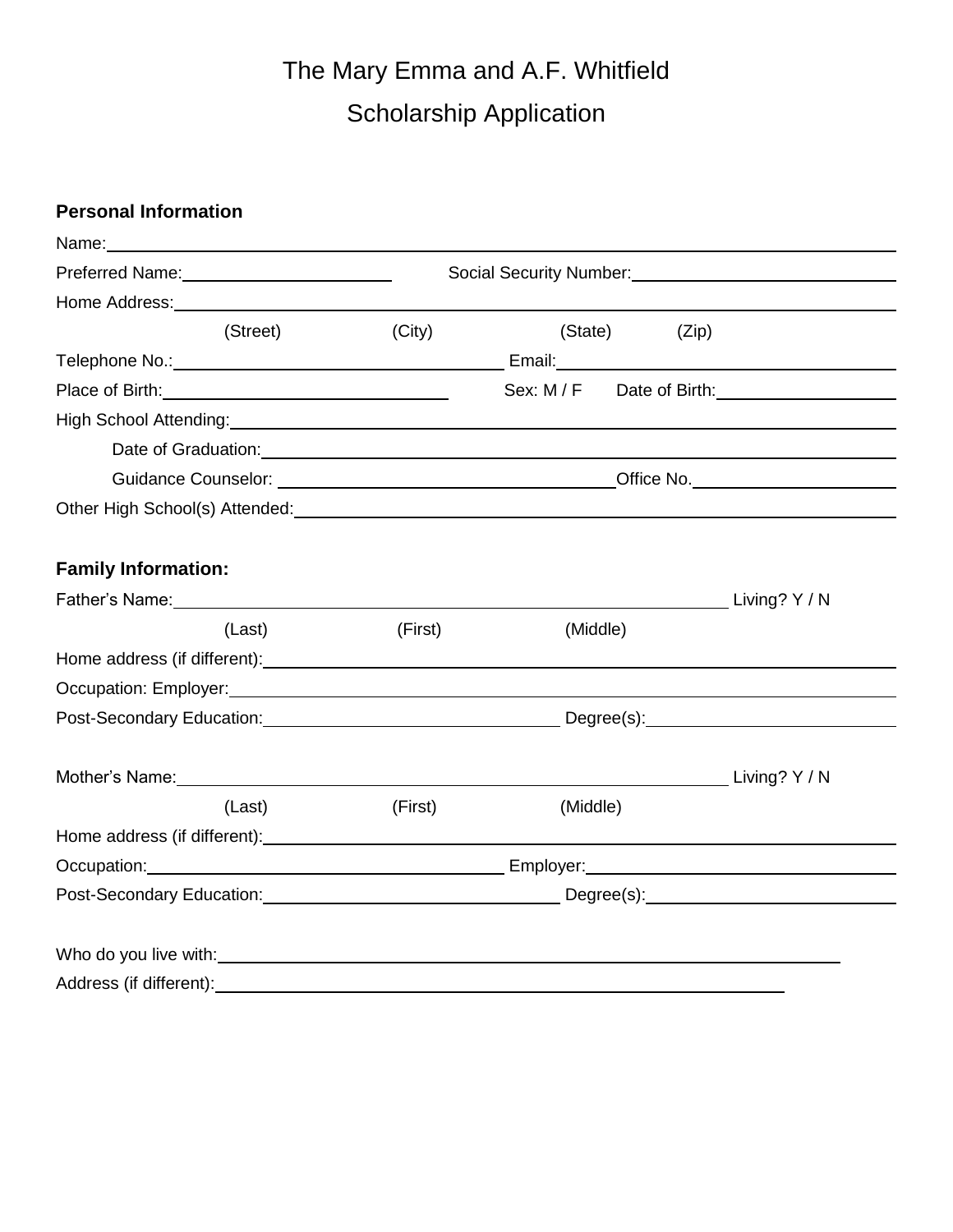### **College Information:**

To what college(s) did you apply? Were you accepted?

College you will be attending:

Tuition/Room and Board:

(List the exact amount of the cost of tuition/room and board)

Amount of Financial award received from College Attending:\_\_\_\_\_\_\_\_\_\_\_\_\_\_\_\_\_\_\_\_\_\_\_\_\_\_

(Attach Financial Aid Letter)

Amount of Awards from Additional Sources:

What semester do you plan to begin?<br>
<u>
What semester do you plan to begin?</u>

#### **Activities/Honors:**

Briefly describe any scholastic distinctions or honors you have earned in high school:

Extracurricular and Personal activities:

Please list your principle extracurricular and community activities and hobbies. Include specific events and/or major achievement such as musical instruments, athletics, and other team participation, volunteer work, church involvement, and so forth.

Volunteer/Work experience:

List and describe any job (including summer employment) you have held over the past four years:

| Employer | Date | Duties |
|----------|------|--------|
|          |      |        |